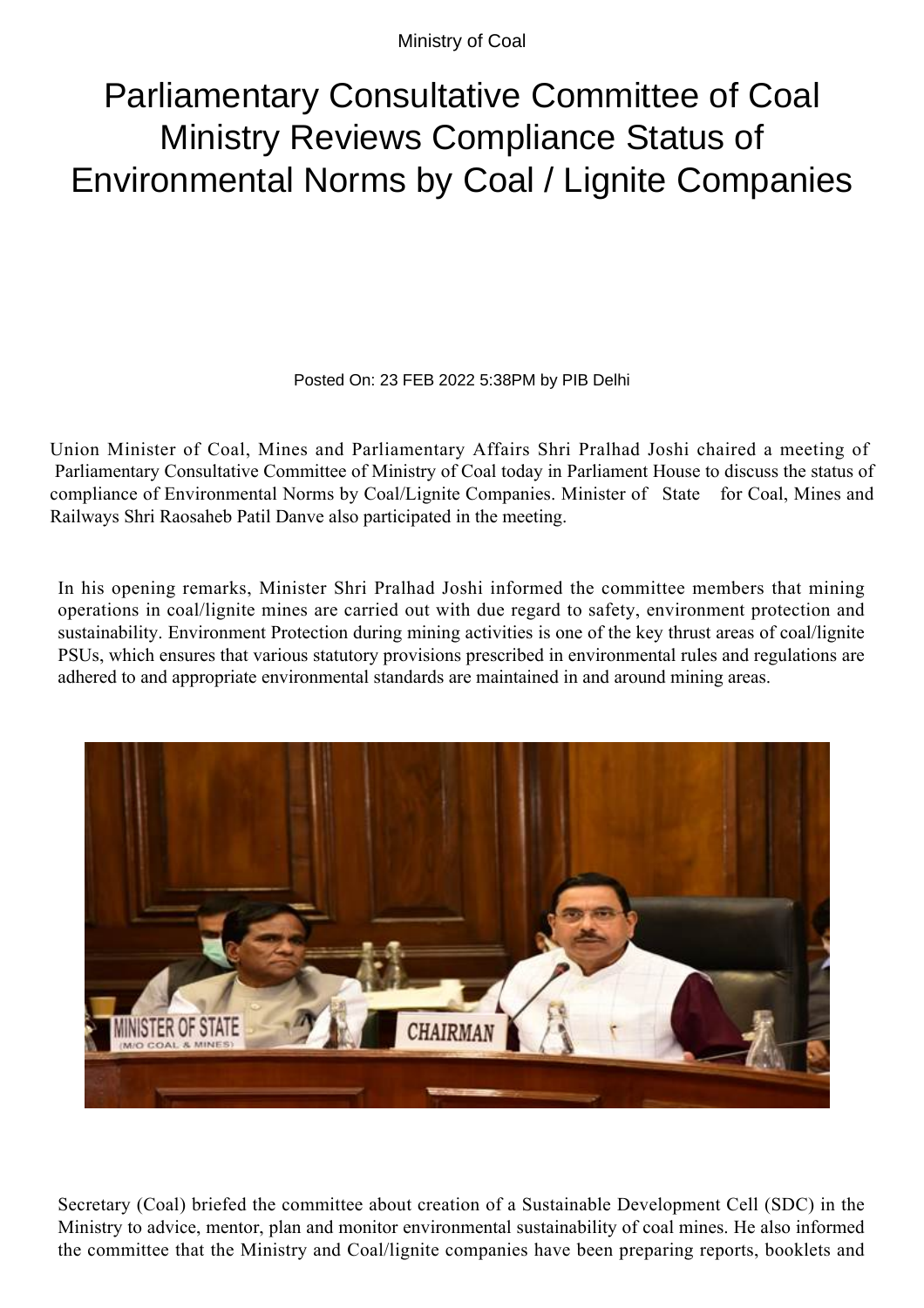videos on the status of environmental sustainability and best environmental practices. Also, Star rating of Mines has been adopted to incentivise self-environmental compliances.

During the meeting, a presentation was made by Joint Secretary, Ministry of Coal during which it was informed that the status of environmental compliance of big mines is monitored by Secretary (coal) at intervals and SDC cell also monitors the status at regular intervals. In consultation of coal/lignite PSUs, a roadmap has been drawn for plantation, mine water utilization, development of eco-parks, energy efficiency measures etc. Initiatives have also been taken to explore use of LNG to reduce carbon footprint. Also, a programme for third party environmental audit of mines and ecological studies by engaging reputed Institutions has been chalked out.



Director (Technical), CIL also made a detailed presentation on the compliance of environmental norms in CIL mines and submitted that coal mines are operating with various environmental permits and are complying with prescribed environmental conditions and norms. To mitigate the adverse impacts of mining, coal companies are implementing various pollution control measures and adopting environment friendly technologies such as Surface Miners/Rippers for blast free extraction of Coal/OB, FMC Projects for minimizing road transport of coal, installation of mist sprayer/Fog canons, deployment of mechanical road sweepers etc. In addition, CIL is promoting various other sustainable practices to reduce carbon footprint of mining and for the welfare of host community. CIL has planned to install 3000 MW solar plants .

by 2023-24, which will meet their electrical power requirement. Subsidiaries of CIL is promoting mine tourism and developing ecological parks in and around coalfields. They are also recovering sand from the overburden for gainful utilisation of waste and supplying mine water after proper treatment to the nearby villagers for domestic as well as agricultural purpose.